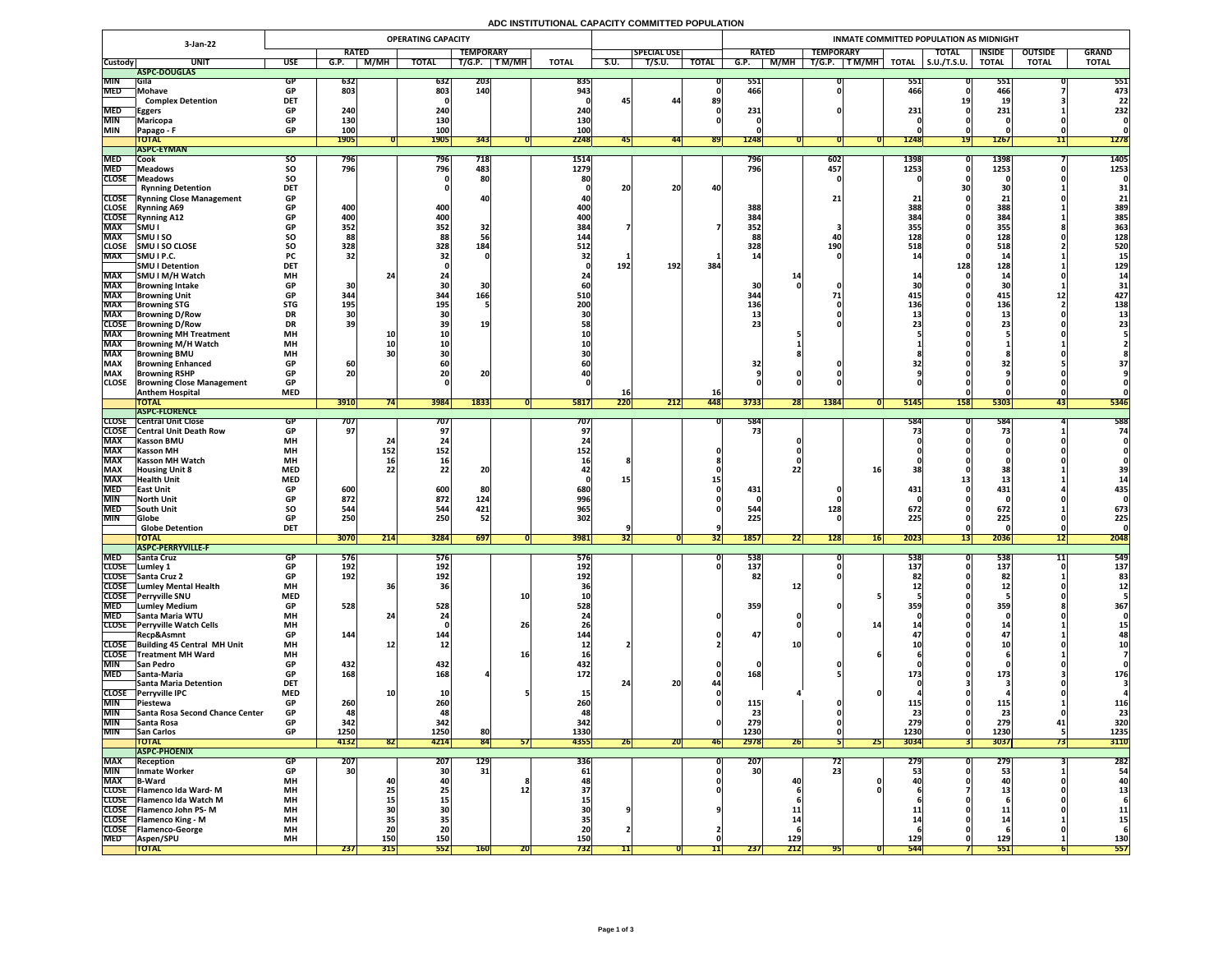## **ADC INSTITUTIONAL CAPACITY COMMITTED POPULATION**

|                            | <b>OPERATING CAPACITY</b><br>3-Jan-22                          |                          |              |               |                            |                  |            |              |                 |                    |              | INMATE COMMITTED POPULATION AS MIDNIGHT |                  |             |              |                     |                  |                |              |  |  |  |
|----------------------------|----------------------------------------------------------------|--------------------------|--------------|---------------|----------------------------|------------------|------------|--------------|-----------------|--------------------|--------------|-----------------------------------------|------------------|-------------|--------------|---------------------|------------------|----------------|--------------|--|--|--|
|                            |                                                                |                          | <b>RATED</b> |               |                            | <b>TEMPORARY</b> |            |              |                 | <b>SPECIAL USE</b> |              | <b>RATED</b>                            | <b>TEMPORARY</b> |             |              | <b>TOTAL</b>        | <b>INSIDE</b>    | <b>OUTSIDE</b> | <b>GRAND</b> |  |  |  |
| <b>Custody</b>             | <b>UNIT</b>                                                    | <b>USE</b>               | G.P.         | M/MH          | <b>TOTAL</b>               | T/G.P.           | T M/MH     | <b>TOTAL</b> | S.U.            | T/S.U.             | <b>TOTAL</b> | M/MH<br>G.P.                            | T/G.P.           | TM/MH       | <b>TOTAL</b> | $\vert$ S.U./T.S.U. | <b>TOTAL</b>     | <b>TOTAL</b>   | <b>TOTAL</b> |  |  |  |
| <b>CLOSE Morey</b>         | <b>ASPC-LEWIS</b>                                              | GP/PC                    | <b>800</b>   |               | 800                        |                  |            | <b>800</b>   | TP              |                    | 16           | 458                                     |                  |             | 458          |                     | 458              |                | 459          |  |  |  |
|                            | <b>Morey Detention</b>                                         | <b>DET</b>               |              |               |                            |                  |            |              | 80              |                    | 80           |                                         |                  |             |              |                     |                  |                | 76           |  |  |  |
| <b>CLOSE</b> Rast          |                                                                | <b>PC</b>                | 404          |               | 404                        |                  |            | <b>404</b>   |                 |                    |              | 374                                     |                  |             | 374          |                     | 374              |                | 379          |  |  |  |
| CLOSE Rast II              |                                                                | <b>PC</b>                |              |               |                            |                  |            |              |                 |                    |              |                                         |                  |             |              |                     |                  |                |              |  |  |  |
| <b>CLOSE</b><br><b>MAX</b> | <b>RAST III</b>                                                | <b>PC</b><br><b>PC</b>   | 320          |               |                            |                  |            |              |                 |                    |              | 295                                     |                  |             | 295          |                     | <b>44</b><br>295 |                | 304          |  |  |  |
|                            | <b>Rast PC</b><br><b>CLOSE</b> Rast Close Mgt.                 | <b>PC</b>                |              |               | 320                        |                  |            | 320          |                 |                    |              |                                         |                  |             |              |                     |                  |                |              |  |  |  |
|                            | Lewis Medical                                                  | <b>MED</b>               |              |               |                            |                  |            |              |                 |                    | <b>17</b>    |                                         |                  |             |              |                     |                  |                |              |  |  |  |
| <b>MED</b>                 | Stiner I                                                       | <b>GP</b>                | 378          |               | 378                        | 197              |            | 575          |                 |                    |              | 378                                     |                  |             | 421          |                     | 421              |                | 426          |  |  |  |
| <b>MED</b>                 | Stiner II                                                      | <b>GP</b>                | 400          |               | 400                        | 208              |            | 608          |                 |                    |              | 400                                     | 124              |             | 524          |                     | 524              |                | 533          |  |  |  |
| <b>MIN</b>                 | <b>Stiner Detention</b>                                        | <b>DET</b><br><b>PC</b>  | 300          |               | 300                        | 76               |            | 376          | 70              |                    | 70           | 279                                     |                  |             | 279          |                     | 68<br>279        |                | 69<br>280    |  |  |  |
|                            | <b>Bachman PC</b><br>MED Bachman GP                            | GD.<br>VГ                | ാവി<br>JUU   |               | <b>3UUL</b><br><b>POOL</b> |                  |            | 376          |                 |                    |              | 286                                     |                  |             | 286<br>LOU   |                     | 286<br>LOU       |                | 286          |  |  |  |
| <b>MED</b>                 | <b>Stiner Transitory</b>                                       | <b>TRANS</b>             | 22           |               | 22 <sub>1</sub>            | ᆂᆂ               |            |              |                 |                    |              | LOU                                     |                  |             |              |                     |                  |                |              |  |  |  |
|                            | <b>Bachman Detention</b>                                       | <b>DET</b>               |              |               |                            |                  |            |              | 8Ľ              |                    | 80           |                                         |                  |             |              |                     |                  |                |              |  |  |  |
|                            | <b>CLOSE</b> Buckley PC                                        |                          | 750          |               | 750                        |                  |            | 750          | 16              |                    |              | 614                                     |                  |             | 614          |                     | <b>614</b>       |                | 619          |  |  |  |
| <b>MED</b>                 | <b>CLOSE</b> Buckley PC II<br><b>Barchey PC I</b>              |                          | 370          |               | 50<br>370                  | 150              |            | 520          |                 |                    |              | 370                                     |                  |             |              |                     | <b>406</b>       |                | 37<br>407    |  |  |  |
| <b>MED</b>                 | <b>Barchey PC II</b>                                           | <b>PC</b>                | 370          |               | 370                        | 120              |            | 490          |                 |                    |              | 338                                     |                  |             | 338          |                     | 338              |                | 340          |  |  |  |
| <b>MED</b>                 | <b>Barchey PC III</b>                                          |                          |              |               |                            |                  |            |              |                 |                    |              |                                         |                  |             |              |                     |                  |                | 21           |  |  |  |
| <b>MED</b>                 | <b>Barchey PC Watch Cells</b>                                  | <b>MH</b>                |              |               |                            |                  | 20         |              |                 |                    |              |                                         |                  |             |              |                     | & &              |                |              |  |  |  |
|                            | CLOSE Sunrise Male Minors<br><b>CLOSE</b> Sunrise Femal Minors | <b>GP</b><br><b>GP</b>   | 75           |               |                            |                  |            |              |                 |                    |              |                                         |                  |             |              |                     |                  |                |              |  |  |  |
|                            | CLOSE Sunrise Minors CDU/Watch                                 |                          |              |               |                            |                  |            |              |                 |                    |              |                                         |                  |             |              |                     |                  |                |              |  |  |  |
| <b>MIN</b>                 | <b>TEagle Point Second Chance Center</b>                       | <b>GP</b>                | 300          |               | 300                        |                  |            | 300          |                 |                    |              | 201                                     |                  |             | 201          |                     | 201              |                | 202          |  |  |  |
|                            | <b>TOTAL</b>                                                   |                          | 5104         |               | 5104                       | 850              | ZUI        | <b>5974</b>  | 279             |                    | 279          | 4125                                    | 203              | <b>4217</b> | 4340         | 224                 | 4564             | 46             | 4610         |  |  |  |
|                            | <b>ASPC-SAFFORD</b>                                            |                          |              |               |                            |                  |            |              |                 |                    |              |                                         |                  |             |              |                     |                  |                |              |  |  |  |
| <b>MIN</b>                 | <b>Fort Grant</b><br><b>Miles Detention</b>                    | <b>GP</b><br><b>DET</b>  | 588          |               | 588                        | <b>160</b>       |            | 748          |                 | 24                 | 49           | 335                                     |                  |             | <b>3351</b>  |                     | 335              |                | 335          |  |  |  |
| <b>MIN</b>                 | <b>Graham</b>                                                  | <b>GP</b>                | 615          |               | 615                        |                  |            | 711          |                 |                    |              | 234                                     |                  |             | 234          |                     | 234              |                | 234          |  |  |  |
| <b>MED</b>                 | <b>Tonto</b>                                                   | <b>PC</b>                | 250          |               | 250                        | <b>160</b>       |            | 410          |                 |                    |              | 250                                     |                  |             | 253          |                     | 253              |                | 254          |  |  |  |
|                            | <b>Tonto Detention</b>                                         | <b>DET</b>               |              |               |                            |                  |            |              |                 |                    |              |                                         |                  |             |              |                     |                  |                |              |  |  |  |
|                            | <b>TOTAL</b><br><b>ASPC-TUCSON</b>                             |                          | 1453         |               | 1453                       | <b>416</b>       |            | 1869         | <b>JTI</b>      | 24                 |              | 819                                     |                  |             | 8221         |                     | 837              |                | 840          |  |  |  |
| <b>CLOSE</b>               | <b>Cimarron</b>                                                | GP                       | 648          |               | 648                        |                  |            | 648          |                 |                    |              | 576                                     |                  |             | <b>576</b>   |                     | 576              |                | 581          |  |  |  |
|                            | <b>Cimarron Detention</b>                                      | <b>DET</b>               |              |               |                            |                  |            |              |                 | 48                 | 96           |                                         |                  |             |              |                     | 91               |                | 91           |  |  |  |
|                            | <b>CLOSE</b> Rincon MH Watch                                   | <b>MH</b>                |              |               | 79                         |                  |            | 85           |                 |                    |              | 39                                      |                  |             |              |                     |                  |                |              |  |  |  |
|                            | <b>CLOSE</b> Rincon Medical<br>CLOSE Rincon S.N.U.             | <b>MED</b><br><b>MED</b> |              |               | 16                         |                  |            |              | bt              |                    |              |                                         |                  |             |              |                     |                  |                | 67           |  |  |  |
|                            | <b>CLOSE</b> Cimarron Transitory                               | <b>TRANS</b>             |              |               |                            |                  |            |              |                 |                    |              |                                         |                  |             |              |                     |                  |                |              |  |  |  |
| CLOSE Rincon               |                                                                | <b>GP</b>                | 340          |               | 340                        |                  |            | 340          |                 |                    |              | 324                                     |                  |             | 324          |                     | 324              |                | 324          |  |  |  |
|                            | CLOSE Rincon MH Program                                        | <b>MH</b>                |              | 256           | 256                        |                  |            | 256          |                 |                    |              | 189                                     |                  |             | 189          |                     | 189              |                | 189          |  |  |  |
| <b>MAX</b><br><b>MAX</b>   | <b>Rincon MH Program II</b><br><b>Rincon MH Watch II</b>       | <b>MH</b><br><b>MH</b>   |              | 149           | 149                        |                  | 20         | 152          |                 |                    |              |                                         | 82               |             |              |                     | 82               |                | 87           |  |  |  |
| <b>MED</b>                 | <b>Santa Rita</b>                                              | <b>GP</b>                | 768          |               | 768                        |                  |            | 768          |                 |                    |              | 709                                     |                  |             | 700<br>ノUフ   |                     | 709              |                | 714          |  |  |  |
| <b>MED</b>                 | Manzanita S.N.U.                                               | <b>MED</b>               |              |               |                            |                  | <b>20</b>  |              |                 |                    |              | 25                                      |                  |             |              |                     | 44               |                |              |  |  |  |
| <b>MED</b>                 | Manzanita                                                      | <b>GP</b>                | 179          |               | 179                        | 107              |            | 286          |                 |                    |              | 179                                     |                  |             | 236          | <b>NA</b>           | 236              |                | 238          |  |  |  |
|                            | MED Manzanita Second Chance Center                             | GP                       | 481          |               | 481                        |                  |            |              |                 |                    |              | <b>27</b>                               |                  |             | <b>271</b>   | <b>NA</b>           | $\boldsymbol{Z}$ |                | 21           |  |  |  |
| <b>MED</b><br><b>MED</b>   | Manzanita Watch Cells<br><b>Manzanita Residential</b>          | <b>MH</b><br><b>MED</b>  |              |               | 58.                        |                  |            |              |                 |                    |              |                                         |                  |             |              |                     |                  |                | 57           |  |  |  |
|                            | Manzanita Detention                                            | <b>DET</b>               |              |               |                            |                  |            |              | <u>12</u>       | 11                 | 23           |                                         |                  |             |              |                     |                  |                |              |  |  |  |
| <b>MED</b>                 | Winchester                                                     | <b>GP</b>                | 400          |               | 400                        | 336              |            | 736          |                 |                    |              | 400                                     | 287              |             | 687          |                     | 687              |                | 694          |  |  |  |
|                            | <b>Winchester Detention</b>                                    | <b>DET</b>               |              |               |                            |                  |            |              | TC              | ┷                  | 24           |                                         |                  |             |              |                     |                  |                |              |  |  |  |
| <b>MIN</b>                 | <b>Complex Detention</b><br> Catalina                          | <b>DET</b><br><b>GP</b>  | 360          |               | 360                        |                  |            | 360          | 40              |                    | 80           | 353                                     |                  |             | 353          |                     | 353              |                | 66<br>354    |  |  |  |
| <b>MIN</b>                 | Whetstone                                                      | <b>GP</b>                | 1250         |               | 1250                       |                  |            | 1250         |                 |                    |              | 861                                     |                  |             | 861          |                     | 861              |                | 862          |  |  |  |
|                            | <b>TOTAL</b>                                                   |                          | 3993         | 607           | 4600                       | 467              | 49         | <b>5116</b>  | 178             | 111                | 289          | 3429<br>408                             | 344              | 19          | 4200         | 228                 | 4428             |                | 4459         |  |  |  |
|                            | <b>ASPC-WINSLOW</b>                                            |                          |              |               |                            |                  |            |              |                 |                    |              |                                         |                  |             |              |                     |                  |                |              |  |  |  |
| <b>MIN</b><br>CLOSE Kaibab | <b>Coronado</b>                                                | GP.<br>GP                | 492<br>800   |               | 492<br>800                 | 136              |            | 628<br>800   |                 |                    |              | 378<br>666                              |                  |             | 378<br>666   |                     | 378<br>666       |                | 378<br>671   |  |  |  |
|                            | <b>Complex Detention</b>                                       | <b>DET</b>               |              |               |                            |                  |            |              | 20 <sub>l</sub> | 19 <sub>1</sub>    | 39           |                                         |                  |             |              |                     |                  |                | 21           |  |  |  |
| <b>MIN</b>                 | <b>Apache</b>                                                  | <b>GP</b>                | 334          |               | 334                        | 80               |            |              |                 |                    |              | 311                                     |                  |             | 311          |                     | 311              |                | 311          |  |  |  |
|                            | <b>Apache Detention</b>                                        | <b>DET</b>               |              |               |                            |                  |            |              | <u>12</u>       |                    | $12$         |                                         |                  |             |              |                     |                  |                |              |  |  |  |
|                            | <b>TOTAL</b>                                                   |                          | <b>1626</b>  |               | <b>1626</b>                | 216              |            | 1842         | 32              | 191                | 51           | <b>1355</b>                             |                  |             | <b>1355</b>  | <b>20</b>           | <b>1375</b>      |                | 1381         |  |  |  |
| <b>MED</b>                 | <b>ASPC-YUMA</b><br><b>Cheyenne</b>                            | <b>GP</b>                | <b>800</b>   |               | 800                        | 324              |            | 1124         |                 |                    |              | 746                                     |                  |             | <b>746</b>   |                     |                  |                | 767          |  |  |  |
|                            | <b>Cheyenne Detention</b>                                      | <b>DET</b>               |              |               |                            |                  |            |              | $-401$          | 39                 | 79           |                                         |                  |             |              |                     | 46               |                | 50           |  |  |  |
| <b>MIN</b>                 | <b>Cocopah</b>                                                 | <b>GP</b>                | 250          |               | 250                        | <b>80</b>        |            | 330          |                 |                    |              |                                         |                  |             |              |                     |                  |                |              |  |  |  |
|                            | CLOSE Dakota Y13                                               | <b>GP</b>                | 800          |               | 800                        |                  |            | 800          | 16 <sub>1</sub> |                    | <b>16</b>    | 388                                     |                  |             | 388          |                     | 388              |                | 397          |  |  |  |
| <b>MED</b>                 | <b>Dakota Detention</b><br><b>Cibola</b>                       | <b>DET</b><br><b>GP</b>  | 1250         |               | 1250                       |                  |            | 1266         | 80              |                    | 80           | 846                                     |                  |             | 846          |                     | 846              |                | 46<br>856    |  |  |  |
| <b>MIN</b>                 | <b>La Paz</b>                                                  | <b>GP</b>                | 1250         |               | 1250                       |                  |            | 1250         |                 |                    |              | 720                                     |                  |             | 720          |                     | 720              |                | 720          |  |  |  |
|                            | <b>TOTAL</b>                                                   |                          | 4350         |               | <b>4350</b>                | 420              |            | 4770         | <b>136</b>      | <b>39</b>          | <b>175</b>   | 2700                                    |                  |             | 2700         | <b>90</b>           | 2790             | 46             | 2836         |  |  |  |
|                            | <b>TOTAL IN-STATE</b>                                          |                          | 29780        | <u> 1292 </u> | <b>31072</b>               | <b>5486</b>      | <b>146</b> | <b>36704</b> | <b>1006</b>     | <mark> 469</mark>  | <b>1475</b>  | 22481<br><b>696</b>                     | 2162             | <u>72 </u>  | 25411        | <b>777</b>          | 26188            | <u> 277 </u>   | 26465        |  |  |  |